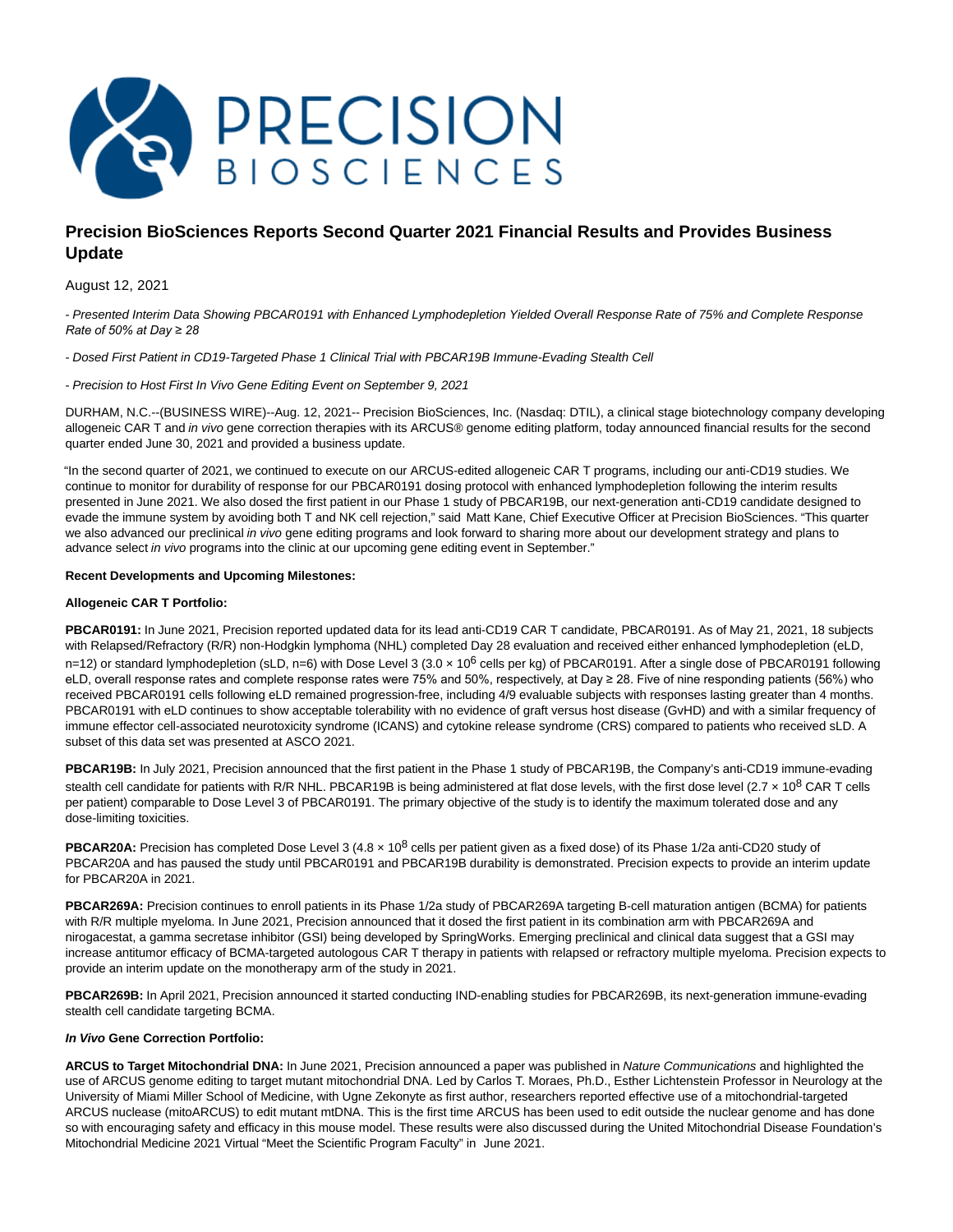Gene Editing Event: Precision will host its first in vivo focused gene editing event on Thursday, September 9, 2021. The virtual event will include presentations on the Company's in vivo gene editing business strategy, including pipeline development plans and timelines to the clinic for certain gene editing programs such as its wholly-owned PH1 program. The virtual event is expected to last approximately two hours and will be a live video webcast available through the Company's website. Additional details for the event will follow.

# **Corporate:**

**Executive Leadership:** In May 2021, Precision announced that Alex Kelly had been appointed as Chief Financial Officer, a role in which he had served in an interim capacity since January 2021. Alex oversees Precision's finance, corporate communications, investor relations, IT, facilities and operations functions. Shane Barton, the Company's Vice President and Corporate Controller, had been serving as interim principal accounting officer and will now serves as principal accounting officer.

# **Elo Life Systems:**

**Corporate Structure:** Precision continues to explore strategic options and expects to complete any such spinout, sale or other treatment of Elo in 2021.

# **Quarter Ended June 30, 2021 Financial Results**

**Cash and Cash Equivalents:** As of June 30, 2021, Precision had approximately \$173.9 million in cash and cash equivalents. The Company expects that existing cash and cash equivalents, expected operational receipts, and available credit will be sufficient to fund its operating expenses and capital expenditure requirements into 2023.

**Revenues:** Total revenues for the second quarter ended June 30, 2021 were \$68.8 million, as compared to \$1.1 million for the same period in 2020. The increase of \$67.7 million in revenues during the three months ended June 30, 2021 was primarily the result of a \$62.0 million increase in revenue recognized under the Servier Agreement, as the performance obligation was deemed fully satisfied upon the execution of the Program Purchase Agreement. In the second quarter, the Company also recognized \$5.3 million in revenue under the Lilly Agreements, compared to no revenue for the same period in 2020, as work commenced in 2021.

**Research and Development Expenses:** Research and development expenses were \$37.2 million for the quarter ended June 30, 2021, as compared to \$25.2 million for the same period in 2020. The increase of \$12.0 million in research and development expenses was primarily the result of \$11.3 million in expense related to the Servier Program Purchase Agreement that was recognized in the quarter ended June 30, 2021.

**General and Administrative Expenses:** General and administrative expenses were \$9.9 million for the quarter ended June 30, 2021, as compared to \$8.7 million for the same period in 2020.

**Net Income (loss):** Net income was \$21.7 million, or \$0.38 per share (basic) and \$0.36 per share (diluted), for the quarter ended June 30, 2021, as compared to a net loss of (\$32.7 million), or \$(0.63) per share (basic and diluted) for the same period in 2020. Weighted average common shares outstanding for the quarter ended June 30, 2021 were 57,739,622 (basic) and 59,841,638 (diluted), compared to 51,909,240 (basic and diluted) for the same period in 2020.

# **About Precision BioSciences, Inc.**

Precision BioSciences, Inc. is a clinical stage biotechnology company dedicated to improving life (DTIL) with its wholly proprietary ARCUS® genome editing platform. ARCUS is a highly specific and versatile genome editing platform that was designed with therapeutic safety, delivery, and control in mind. Using ARCUS, the Company's pipeline consists of multiple "off-the-shelf" CAR T immunotherapy clinical candidates and several in vivo gene correction therapy candidates to cure genetic and infectious diseases where no adequate treatments exist. For more information about Precision BioSciences, please visit [www.precisionbiosciences.com.](https://cts.businesswire.com/ct/CT?id=smartlink&url=http%3A%2F%2Fwww.precisionbiosciences.com&esheet=52475707&newsitemid=20210812005158&lan=en-US&anchor=www.precisionbiosciences.com&index=1&md5=191f2906b7f268a9f5f17ce527eb75e6)

# **Forward-Looking Statements**

This press release contains forward-looking statements within the meaning of the Private Securities Litigation Reform Act of 1995. All statements contained in this press release that do not relate to matters of historical fact should be considered forward-looking statements, including, without limitation, statements regarding the clinical development of our product candidates, including the expected timing of an interim update regarding our PBCAR20A program, the expected timing of an IND filing for PBCAR269B, the expected timing of an update regarding our in vivo gene correction program, the potential clinical benefit of our allogeneic CAR T product candidates, the further development of our ARCUS platform, developments related to our expected spinout or other treatment of Elo Life Systems and expectations regarding our operational initiatives and our gene editing event. In some cases, you can identify forward-looking statements by terms such as "aim," "anticipate," "believe," "could," "expect," "should," "plan," "intend," "estimate," "target," "mission," "goal," "may," "will," "would," "should," "could," "target," "potential," "project," "predict," "contemplate," "potential," or the negative thereof and similar words and expressions.

Forward-looking statements are based on management's current expectations, beliefs and assumptions and on information currently available to us. Such statements are subject to a number of known and unknown risks, uncertainties and assumptions, and actual results may differ materially from those expressed or implied in the forward-looking statements due to various important factors, including, but not limited to: our ability to become profitable; our ability to procure sufficient funding and requirements under our current debt instruments and effects of restrictions thereunder; risks associated with raising additional capital; our operating expenses and our ability to predict what those expenses will be; our limited operating history; the success of our programs and product candidates in which we expend our resources; our limited ability or inability to assess the safety and efficacy of our product candidates; our dependence on our ARCUS technology; the initiation, cost, timing, progress, achievement of milestones and results of research and development activities, preclinical or greenhouse studies and clinical or field trials; public perception about genome editing technology and its applications; competition in the genome editing, biopharmaceutical, biotechnology and agricultural biotechnology fields; our or our collaborators' ability to identify, develop and commercialize product candidates; pending and potential liability lawsuits and penalties against us or our collaborators related to our technology and our product candidates; the U.S. and foreign regulatory landscape applicable to our and our collaborators' development of product candidates; our or our collaborators' ability to obtain and maintain regulatory approval of our product candidates, and any related restrictions, limitations and/or warnings in the label of an approved product candidate; our or our collaborators' ability to advance product candidates into, and successfully design, implement and complete, clinical or field trials; potential manufacturing problems associated with the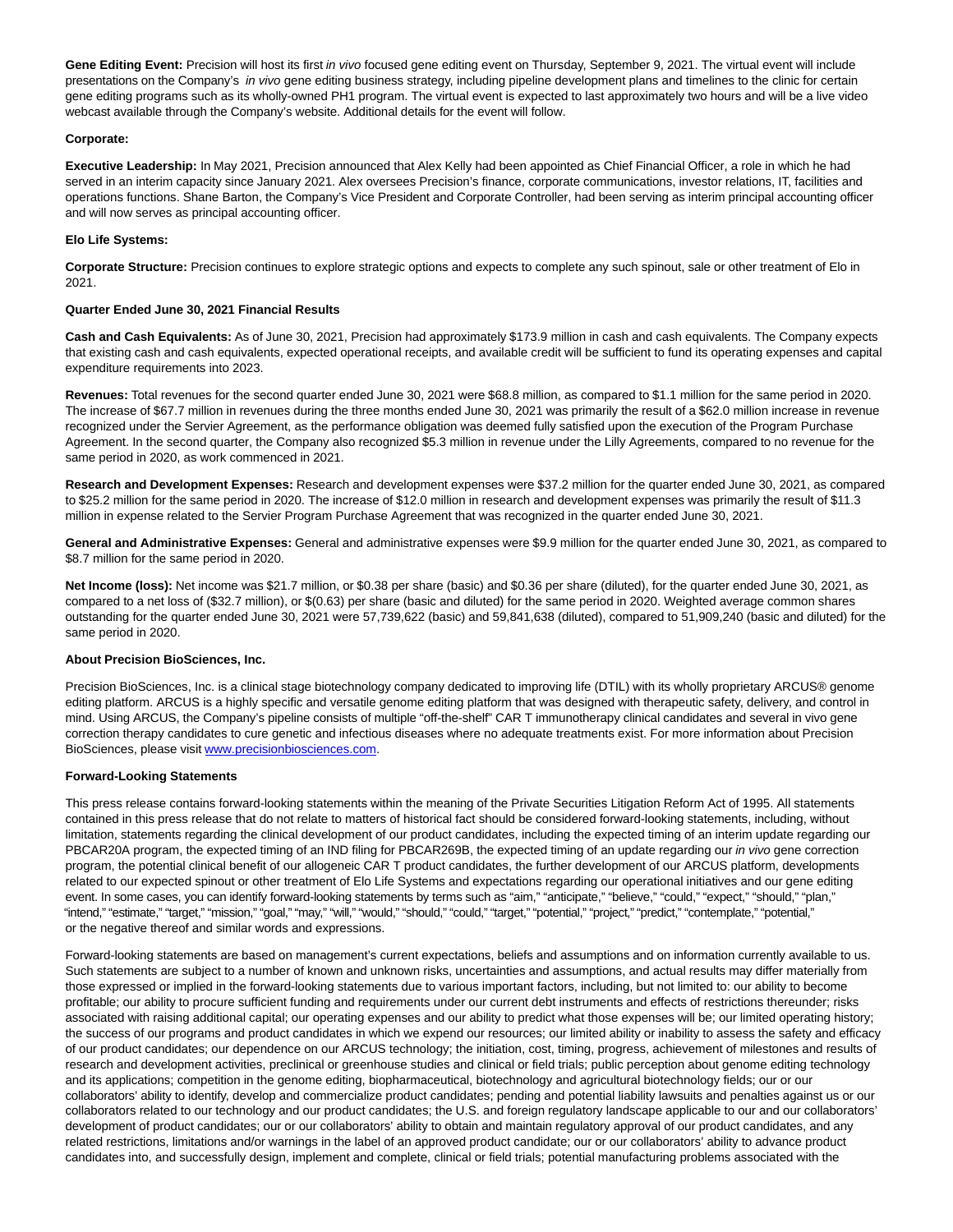development or commercialization of any of our product candidates; our ability to obtain an adequate supply of T cells from qualified donors; our ability to achieve our anticipated operating efficiencies at our manufacturing facility; delays or difficulties in our and our collaborators' ability to enroll patients; changes in interim "top-line" and initial data that we announce or publish; if our product candidates do not work as intended or cause undesirable side effects; risks associated with applicable healthcare, data protection, privacy and security regulations and our compliance therewith; the rate and degree of market acceptance of any of our product candidates; the success of our existing collaboration agreements, and our ability to enter into new collaboration arrangements; our current and future relationships with and reliance on third parties including suppliers and manufacturers; our ability to obtain and maintain intellectual property protection for our technology and any of our product candidates; potential litigation relating to infringement or misappropriation of intellectual property rights; our ability to effectively manage the growth of our operations; our ability to attract, retain, and motivate key executives and personnel; market and economic conditions; effects of system failures and security breaches; effects of natural and manmade disasters, public health emergencies and other natural catastrophic events effects of the outbreak of COVID-19, or any pandemic, epidemic or outbreak of an infectious disease; insurance expenses and exposure to uninsured liabilities; effects of tax rules; risks related to ownership of our common stock and other important factors discussed under the caption "Risk Factors" in our Quarterly Report on Form 10-Q for the quarterly period ended March 31, 2021, as any such factors may be updated from time to time in our other filings with the SEC, including our Quarterly Report on Form 10-Q for the quarterly period ended June 30, 2021 to be filed with the SEC, and accessible on the SEC's website at [www.sec.gov a](https://cts.businesswire.com/ct/CT?id=smartlink&url=http%3A%2F%2Fwww.sec.gov&esheet=52475707&newsitemid=20210812005158&lan=en-US&anchor=www.sec.gov&index=2&md5=c301e1a67c1f3a5b5c8267b2b3c17396)nd the Investors & Media page of our website at [investor.precisionbiosciences.com.](http://investor.precisionbiosciences.com/)

All forward-looking statements speak only as of the date of this press release and, except as required by applicable law, we have no obligation to update or revise any forward-looking statements contained herein, whether as a result of any new information, future events, changed circumstances or otherwise.

#### **Precision Biosciences, Inc.**

# **Condensed Consolidated Statements of Operations**

(In thousands, except share and per share amounts) (unaudited)

|                                                                                   | For the Three Months Ended June 30, |           |             |               |
|-----------------------------------------------------------------------------------|-------------------------------------|-----------|-------------|---------------|
|                                                                                   | 2021                                |           | 2020        |               |
| Revenue                                                                           | \$68,805                            |           | \$1,078     |               |
| Operating expenses                                                                |                                     |           |             |               |
| Research and development                                                          | 37,235                              |           | 25,183      |               |
| General and administrative                                                        | 9,938                               |           | 8,703       |               |
| Total operating expenses                                                          | 47,173                              |           | 33,886      |               |
| Operating income (loss)                                                           | 21,632                              |           | (32, 808)   | $\mathcal{E}$ |
| Other income (expense):                                                           |                                     |           |             |               |
| Interest expense                                                                  | (24)                                | $\lambda$ |             |               |
| Interest income                                                                   | 48                                  |           | 107         |               |
| Total other income, net                                                           | 24                                  |           | 107         |               |
| Net loss and net loss attributable to common stockholders                         | \$21,656                            |           | \$ (32,701) | $\mathcal{E}$ |
| Net income (loss) per share attributable to common stockholders                   |                                     |           |             |               |
| Basic                                                                             | \$0.38                              |           | \$ (0.63)   | $\mathcal{E}$ |
| Diluted                                                                           | \$0.36                              |           | \$ (0.63)   | $\mathcal{E}$ |
| Weighted average common shares used in calculation of net income (loss) per share |                                     |           |             |               |
| <b>Basic</b>                                                                      | 57,739,622                          |           | 51,909,240  |               |
| Diluted                                                                           | 59,841,638                          |           | 51,909,240  |               |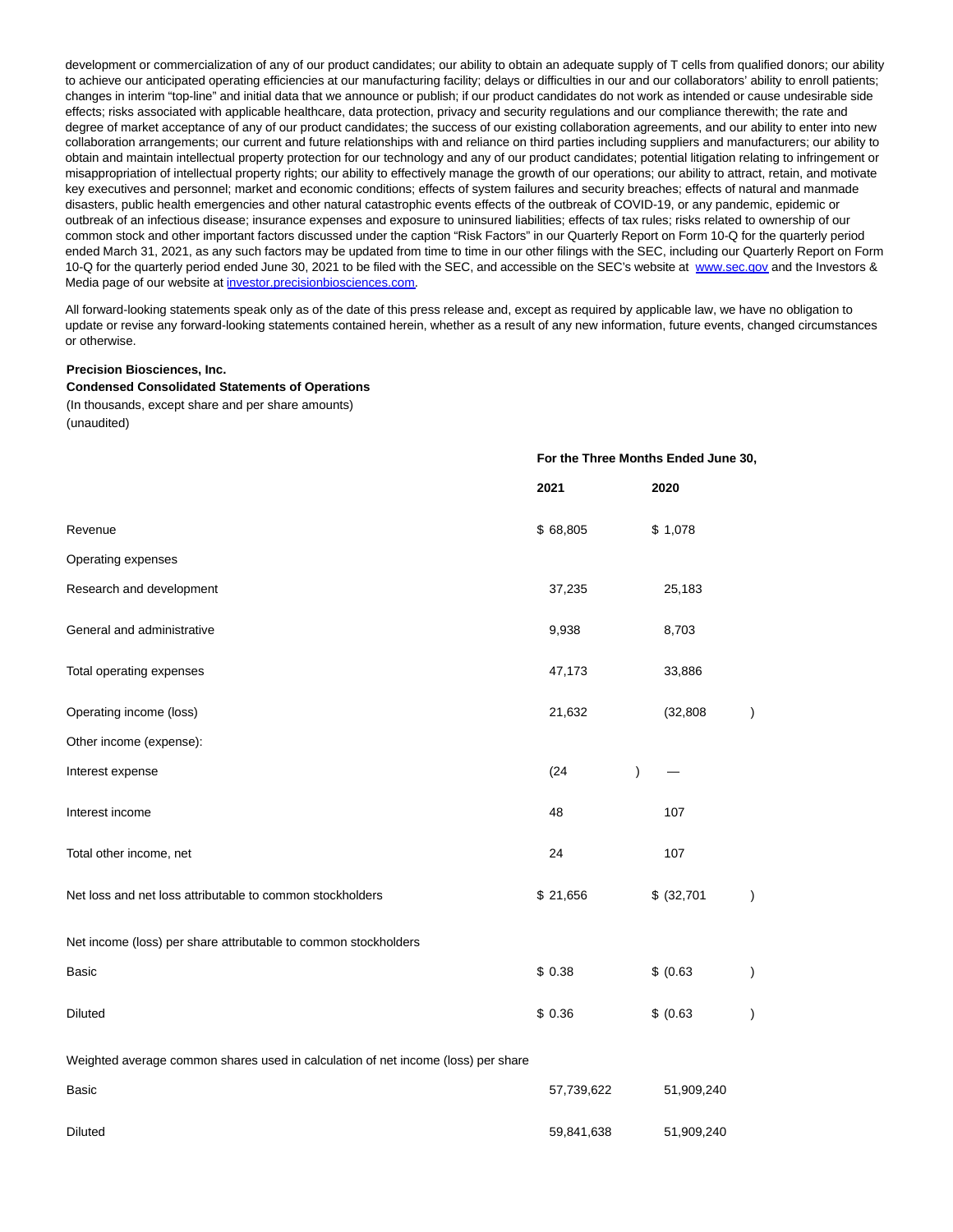|                                                                                                                   |         |                                                                                   | For the Six Months Ended June 30, |                       |  |             |               |
|-------------------------------------------------------------------------------------------------------------------|---------|-----------------------------------------------------------------------------------|-----------------------------------|-----------------------|--|-------------|---------------|
|                                                                                                                   |         |                                                                                   |                                   | 2021                  |  | 2020        |               |
| Revenue                                                                                                           |         |                                                                                   |                                   | \$85,154              |  | \$8,076     |               |
| Operating expenses                                                                                                |         |                                                                                   |                                   |                       |  |             |               |
| Research and development                                                                                          |         |                                                                                   |                                   | 62,828                |  | 50,062      |               |
| General and administrative                                                                                        |         |                                                                                   |                                   | 19,436                |  | 18,318      |               |
| Total operating expenses                                                                                          |         |                                                                                   |                                   | 82,264                |  | 68,380      |               |
| Operating income (loss)                                                                                           |         |                                                                                   |                                   | 2,890                 |  | (60, 304)   |               |
| Other income (expense):                                                                                           |         |                                                                                   |                                   |                       |  |             |               |
| Interest expense                                                                                                  |         |                                                                                   |                                   | (24)<br>$\mathcal{E}$ |  |             |               |
| Interest income                                                                                                   |         |                                                                                   |                                   | 101                   |  | 767         |               |
| Total other income, net                                                                                           |         |                                                                                   |                                   | 77                    |  | 767         |               |
| Net loss and net loss attributable to common stockholders                                                         |         |                                                                                   |                                   | \$2,967               |  | \$ (59,537) | ⟩             |
| Net income (loss) per share attributable to common stockholders                                                   |         |                                                                                   |                                   |                       |  |             |               |
| Basic                                                                                                             |         |                                                                                   |                                   | \$0.05                |  | \$(1.15)    | $\mathcal{E}$ |
| <b>Diluted</b>                                                                                                    |         |                                                                                   |                                   | \$0.05                |  | \$(1.15)    | $\mathcal{E}$ |
|                                                                                                                   |         | Weighted average common shares used in calculation of net income (loss) per share |                                   |                       |  |             |               |
| Basic                                                                                                             |         |                                                                                   |                                   | 57,185,402            |  | 51,611,005  |               |
| Diluted                                                                                                           |         |                                                                                   |                                   | 59,647,367            |  | 51,611,005  |               |
| Precision Biosciences, Inc.<br><b>Condensed Consolidated Balance Sheets Data</b><br>(In thousands)<br>(Unaudited) |         |                                                                                   |                                   |                       |  |             |               |
|                                                                                                                   |         | June 30, 2021 December 31, 2020                                                   |                                   |                       |  |             |               |
| Cash and cash equivalents \$ 173,943                                                                              |         | \$89,798                                                                          |                                   |                       |  |             |               |
| Working capital                                                                                                   | 152,053 | 62,735                                                                            |                                   |                       |  |             |               |
| <b>Total assets</b>                                                                                               | 230,114 | 150,158                                                                           |                                   |                       |  |             |               |
| Total stockholders' equity \$ 100,553                                                                             |         | \$44,425                                                                          |                                   |                       |  |             |               |

View source version on [businesswire.com:](http://businesswire.com/)<https://www.businesswire.com/news/home/20210812005158/en/>